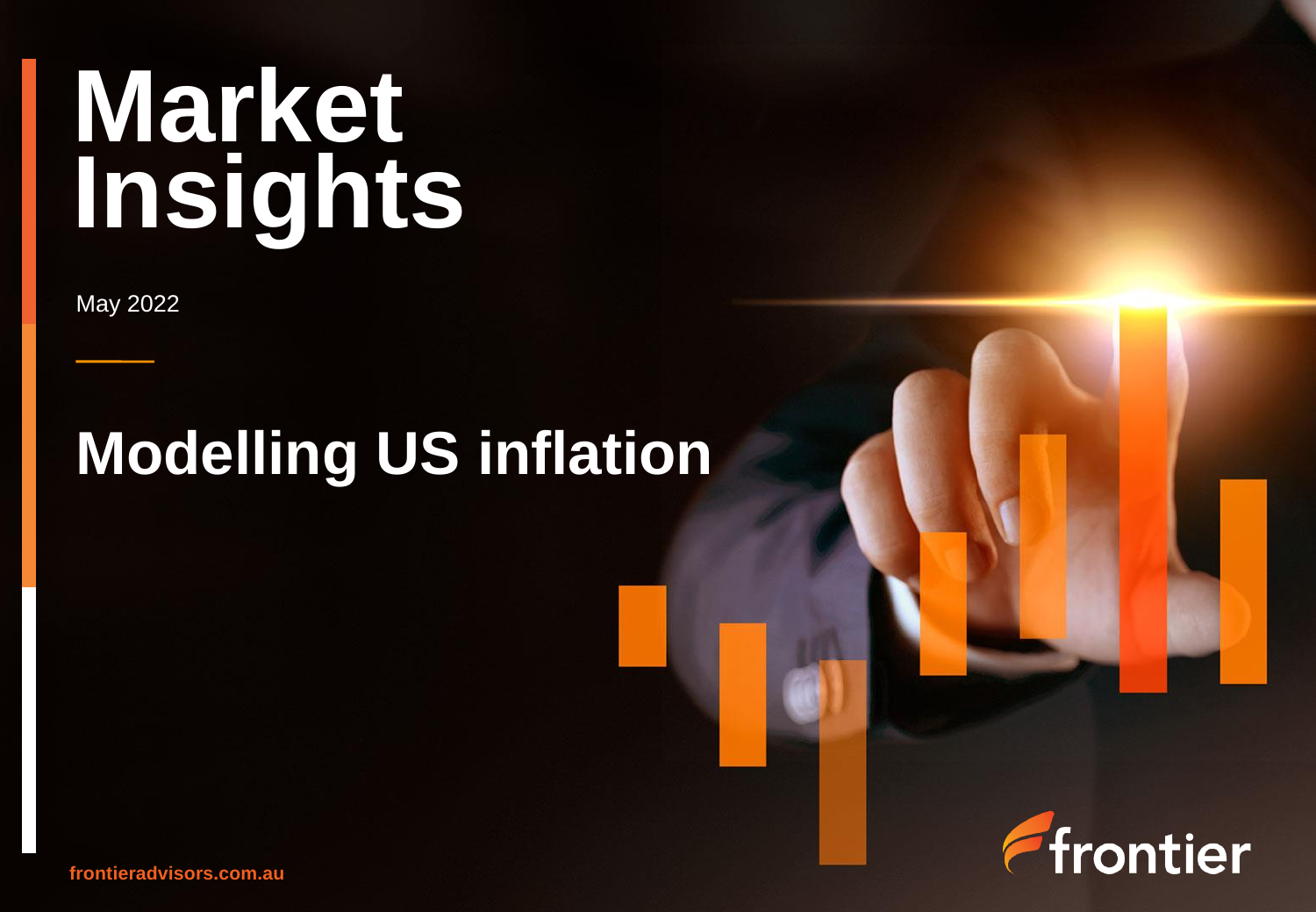### **About us**

Frontier has been at the forefront of institutional investment advice in Australia for over 25 years and provides advice on \$600 billion of assets across the superannuation, charity, public sector, insurance and university sectors.

Frontier's purpose is to empower our clients to advance prosperity for their beneficiaries through knowledge sharing, customisation, technology solutions and an alignment and focus unconstrained by product or manager conflict.



**Maye Zhao, CFA** Quantitative Analyst

Maye is a Quantitative Analyst in the Capital Markets and Asset Allocation Team. Before joining Frontier, Maye worked as a senior buyside quantitative analyst for a family office. Prior to this, Maye was a research assistant at Value Partners Group. She holds a Master's degree in Financial Mathematics and Statistics from HKUST. She also holds a Bachelor's degree and a master's degree from SJTU. Maye is a CFA Charterholder.



**Yvonne Fang** PhD Intern

Yvonne is currently completing a PhD in Finance at RMIT University. As part of her PhD studies Yvonne has been studying the relationship between companies' positions in social networks and default risk.



**Philip Naylor, CFA** Principal Consultant

Philip has over a decade of senior experience, much of that with the Reserve Bank of Australia (RBA) in both Sydney and New York. Philip has also worked as a consultant to the World Bank in Washington DC and as an Economist at Macquarie Bank. Prior to joining Frontier, Philip was the Economic Advisor to the Treasurer of the Northern Territory. Philip holds a Bachelor of Business from RMIT University along with a Master of Public Administration (MPA) from Columbia University in New York. He is also a CFA Charterholder.

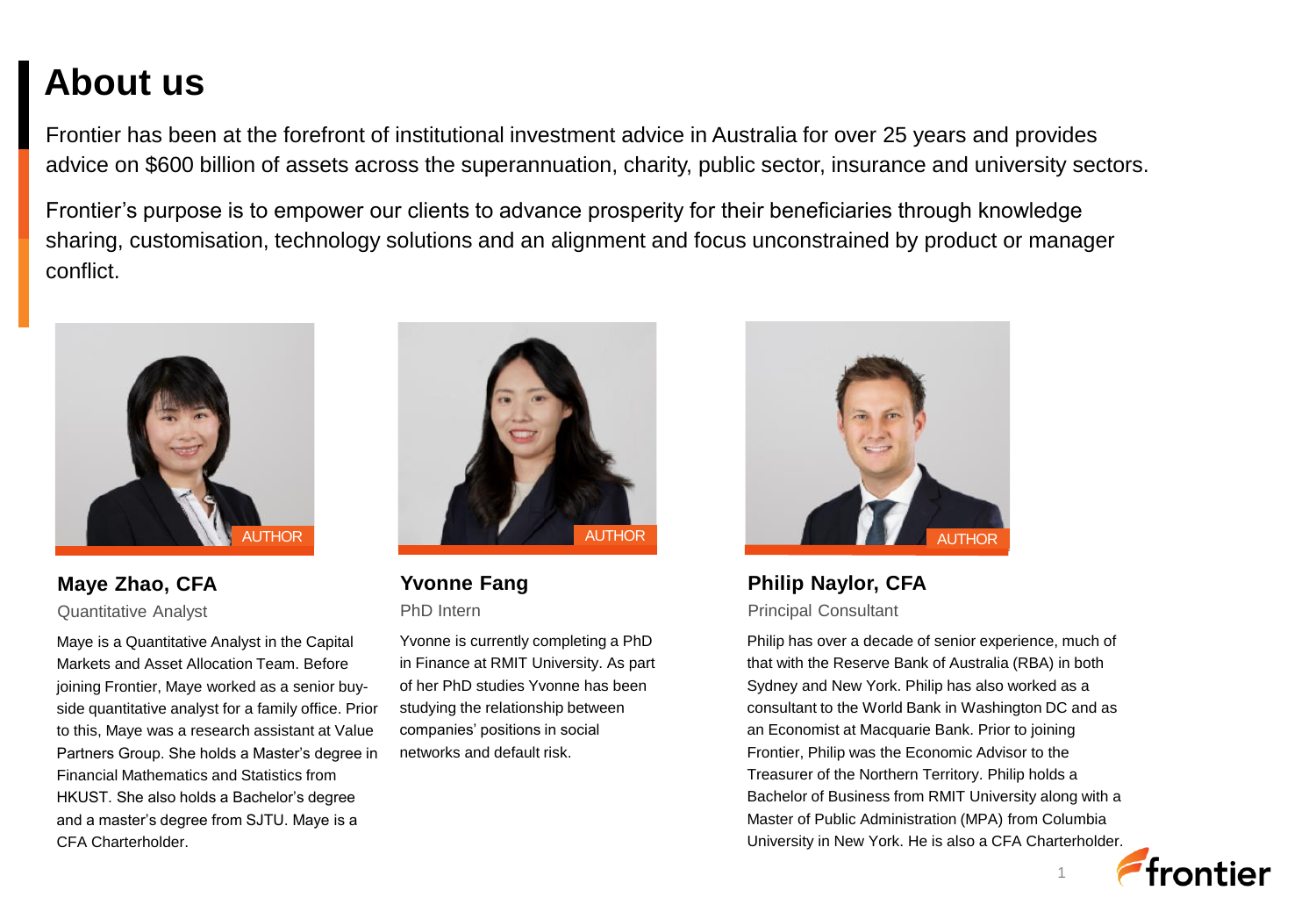#### INTRODUCTION

### **Modelling US inflation**

The outlook for inflation remains a critical aspect of setting investment strategy. In our recent Annual Secular Outlook (released in October 2021), we outlined the range of quantitative tools we have been developing in aiding our analysis for the outlook for inflation. This included a 'bottom up' model for Australian inflation.

In this paper, we present details for a similar bottom up model we have developed for analysing US inflation. Specifically, we follow methodologies previous employed in academic literature to forecast individual components of the US consumer price index (CPI).

We use the model to project how US CPI may unfold under both a 'high' and 'low' inflation scenario. Contrary to the current focus in markets, the model suggests that even under a 'high' inflation scenario, it is possible we may have reached a peak in the extreme inflation prints in the US. However, the model also puts weight to the argument that inflation may remain 'sticky' at an elevated level over the mediumterm.

 $\mathcal{P}$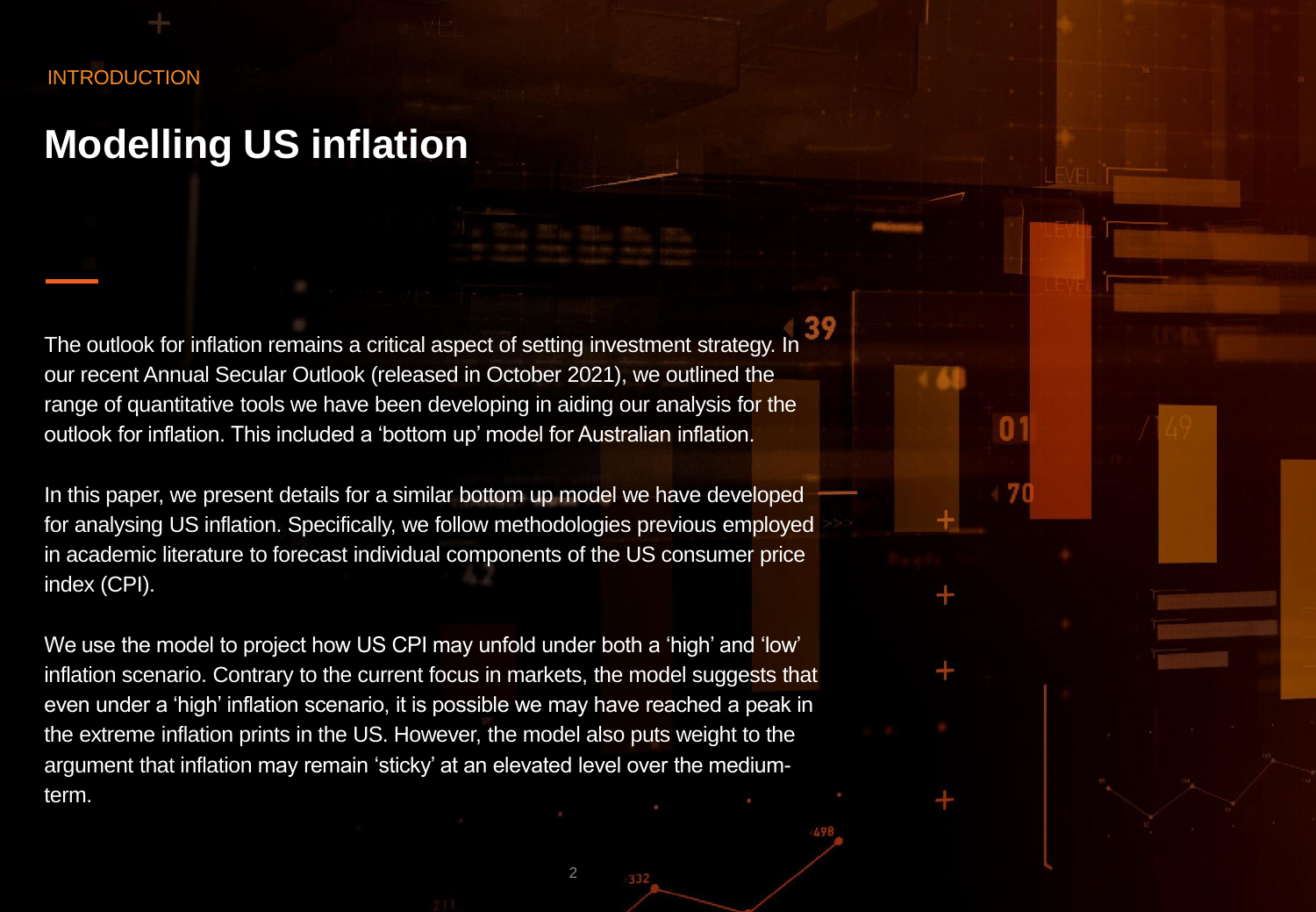### **Background**

A spike in inflation has caused a large re-pricing in the outlook for future monetary policy tightening



- Inflation across the world has continued to spike to very elevated levels. Crucially for markets, this has been particularly the case for the US.
- As a result, there has been a significant re-pricing of the outlook for monetary policy tightening which has caused bond markets to sell-off, and contributed to the recent equity market weakness.
- This underscores the importance of analysing and understanding the current and potential future drivers of inflation for asset allocation decisions.

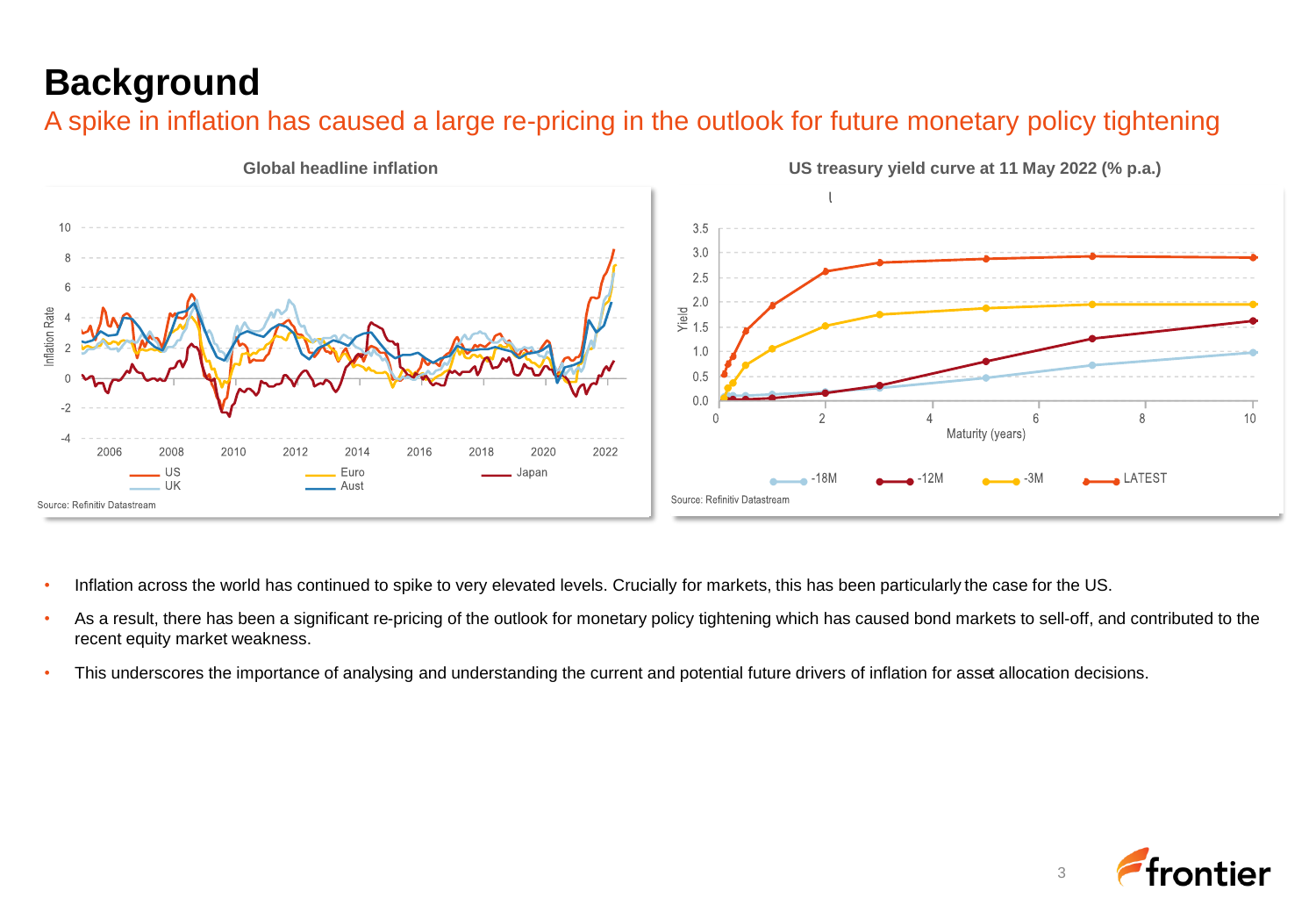### **Drivers of the spike in US inflation**

### Analysing the sub-components of US inflation has been important in understanding the recent spike



**Contribution to US CPI by categories (%)**

- The last 12 months have shown having a clear picture of the components of inflation has been important in understanding moves in the aggregate level of the consumer price index (CPI) in the US.
- While many components in US inflation have risen, there have been some particular components that have had a large contribution.
	- Energy has gone from having a disinflationary impulse at the start of the pandemic in 2020 to being a major contributor to the rise in inflation across the last 12 months. This is as a result of the large spike in oil prices, spurred on by Russia's invasion of Ukraine.
	- Vehicles, which typically have a very small impact on overall US inflation, have been an area putting upward pressure on US inflation over the last 12 months. This is linked to global supply-chain disruptions that have persisted since the pandemic.
	- More recently food inflation has been picking up. This is likely partly a result from spillovers in the rise in energy inflation. Energy commodities directly impact the price of production in agriculture through transportation and the cost of fertilisers, which flow through into higher food prices.



4

Source: Refinitiv Datastream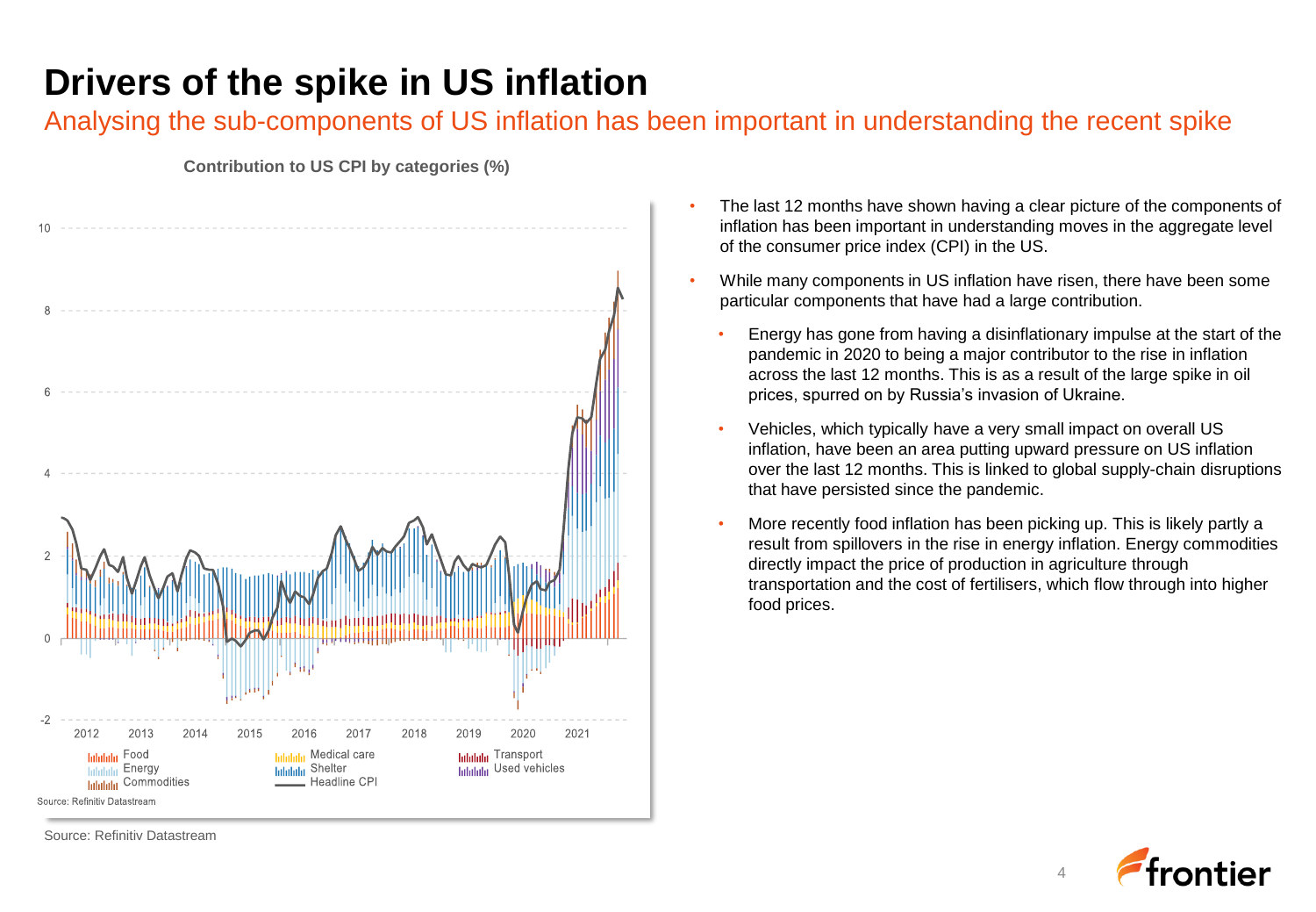### **Frontier's US inflation bottom up model**

Aggregate picture of US inflation derived from our model focused on individual components of US CPI



Source: Frontier, Refinitiv Datastream

- Given the importance individual components of US inflation can have on the overall level of US inflation, we have developed an econometric model for estimating each individual component of US CPI. This in turn can be used to analyse overall changes in US inflation.
	- For example, we use a range of indicators, including changes in the oil price, to estimate the expected moves in CPI components like 'energy' and 'transportation service'. Full details of the inputs used for each components are listed in the Appendix.
- While the model is useful and accurate at explaining moves in US inflation, it has limited 'forecasting' ability in and of itself. The model can explain and estimate how changes in aspects (like oil) can impact inflation, but it still relies on forecasts for those major contributors. That is, the model does not 'forecast' the price of oil, but it can explain how potential paths for the future price of oil could flow through into US inflation.
- For that reason, we see the major use of this model being in scenario analysis for understanding how different paths of important macroeconomic variables can flow through into US inflation.

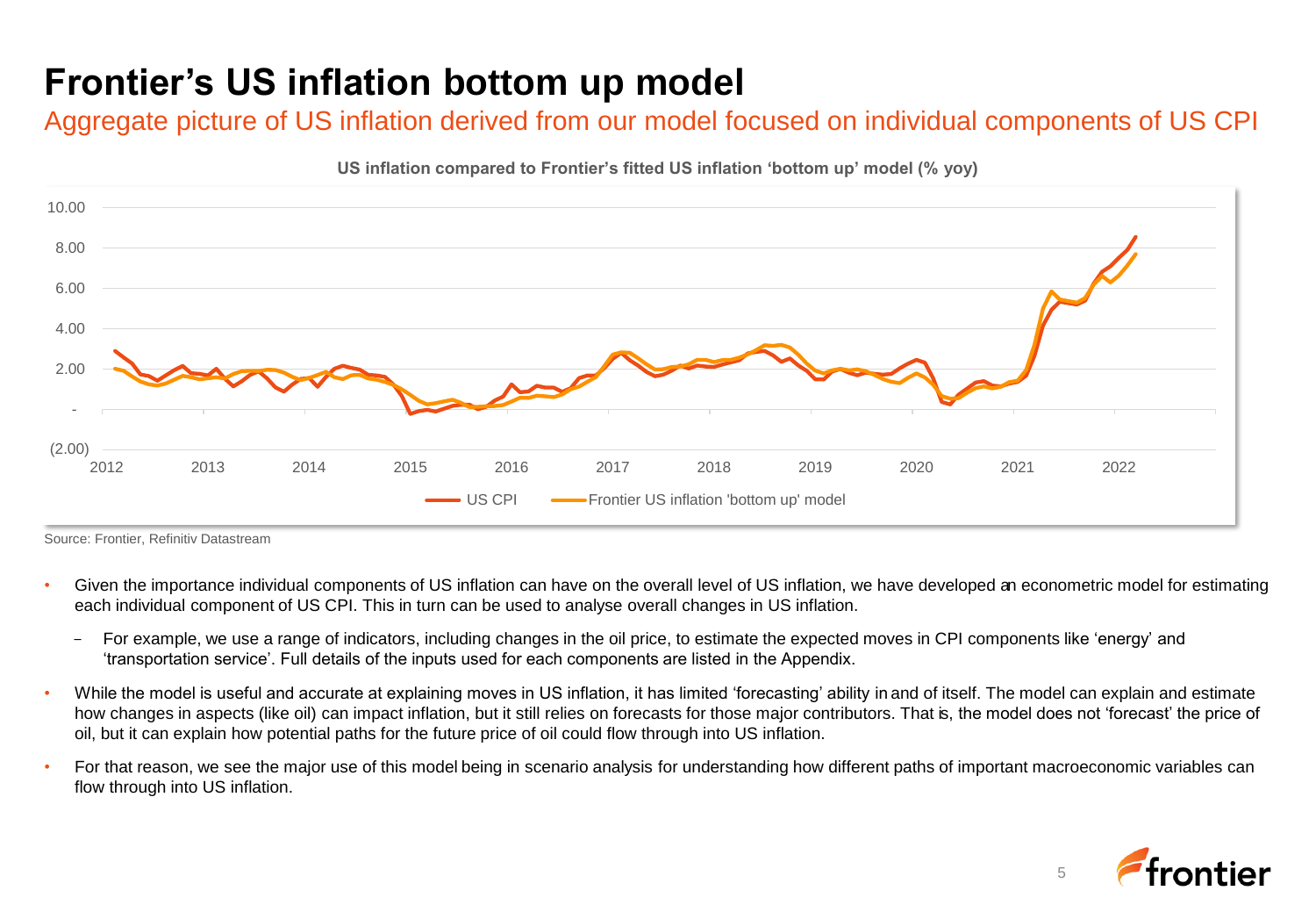### **Inflation scenarios**

#### To understand how inflation may unfold we consider both a 'high' and 'low' inflation scenario



Source: Frontier, Refinitiv Datastream Source: Frontier, Refinitiv Datastream Source: Frontier, Refinitiv Datastream

#### **High inflation scenario:**

- Oil price grows to 140 dollars per barrel, which is an historical high level since 2000.
- The annual growth rate of new vehicles prices will first move to the highest prediction point produced by the domestic auto inventory index and then stay at the same level in the following 12 months.
- Unemployment gap moves down 1% more than the forecasted number produced by BLS and Oxford Economics.

#### **Low inflation scenario:**

- The oil price is the price indicated by oil futures.
- The new vehicle price index will decrease to its pre-pandemic price level, which is 57.9 at the end of 2019.

For all other components inputs are based on external forecasts (e.g. Federal Reserve, Oxford Economics) or market futures pricing.

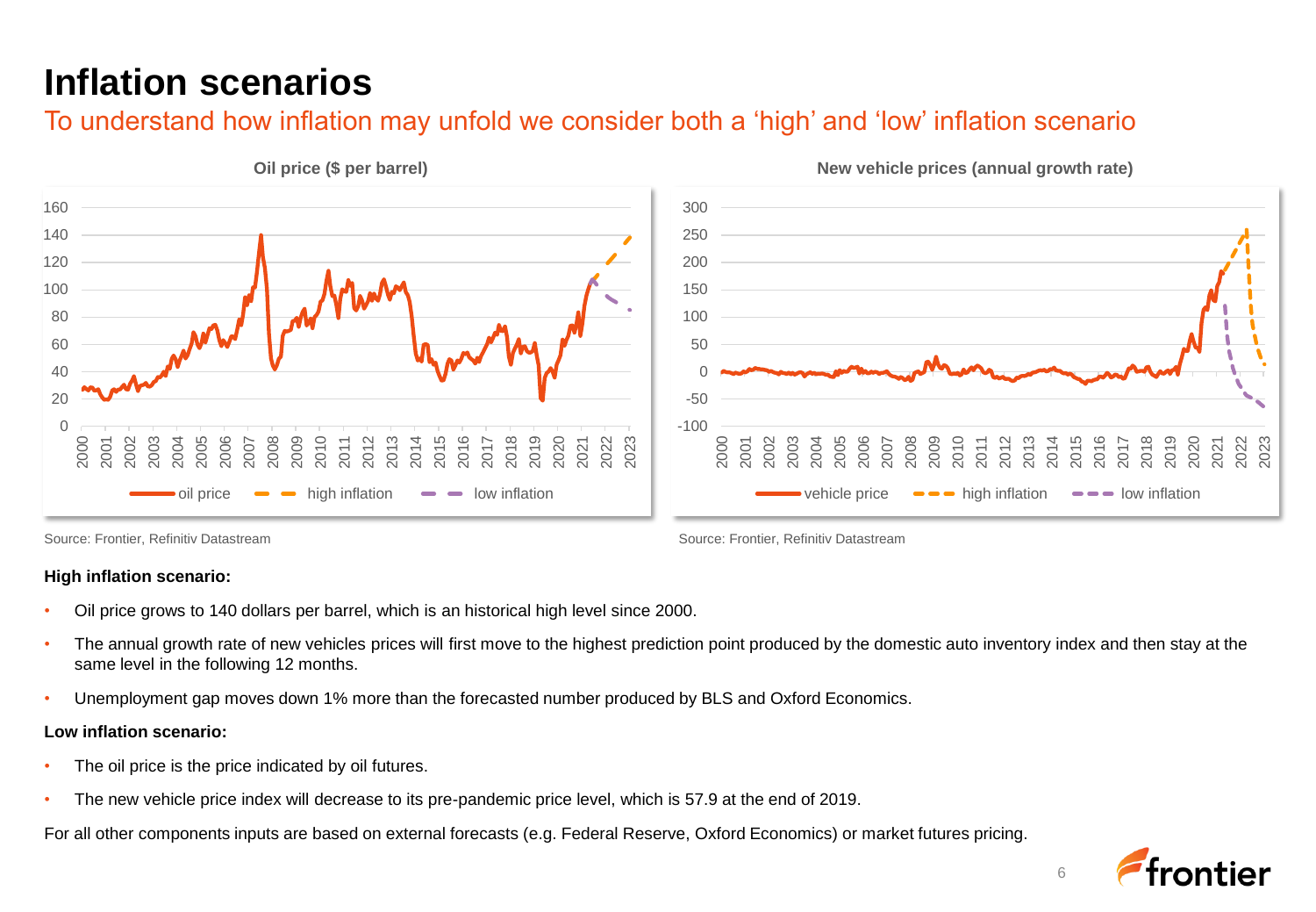### **The modelled outlook for US inflation and policy implications**

Contrary to current market focus, suggestion inflation readings may reduce from current high levels



**US CPI (%) with contribution to components**

- While financial markets have become focused on the possibility of continued very high inflation, the outcomes of this bottom up model suggest it is possible that, even under a high inflation scenario, the current readings of very high inflation in the US may have peaked.
- It is possible the inflation outcomes in some areas could be more extreme than in our high inflation scenario.
	- For example, an escalation in military conflict in Eastern Europe could cause an even more rapid increase in commodity prices, or a further tightening in lockdown measures in China to combat COVID-19 could cause a more sustained period of supply chain dislocations.
- However, the model is useful in challenging the status quo in highlighting the possibility the inflation rate in the US may have peaked. That said, the model also does support the conjecture that inflation pressures may persist for a material amount of time. (Under the 'high' inflation scenario, inflation remains uncomfortably high for policy makers for a number of years).
- The implications for policy are somewhat mixed. If inflation rates have peaked it may mean that the pace of monetary policy tightening priced into bond markets may not materialise, i.e. it supports the prospect policy makers will follow a slower path in lifting interest rates than what is currently priced in financial markets. However, the model also does suggest policy makers, like the Fed, will likely still have to follow a tightening path to bring inflation pressures back towards policy targets over the medium term.



Source: Refinitiv Datastream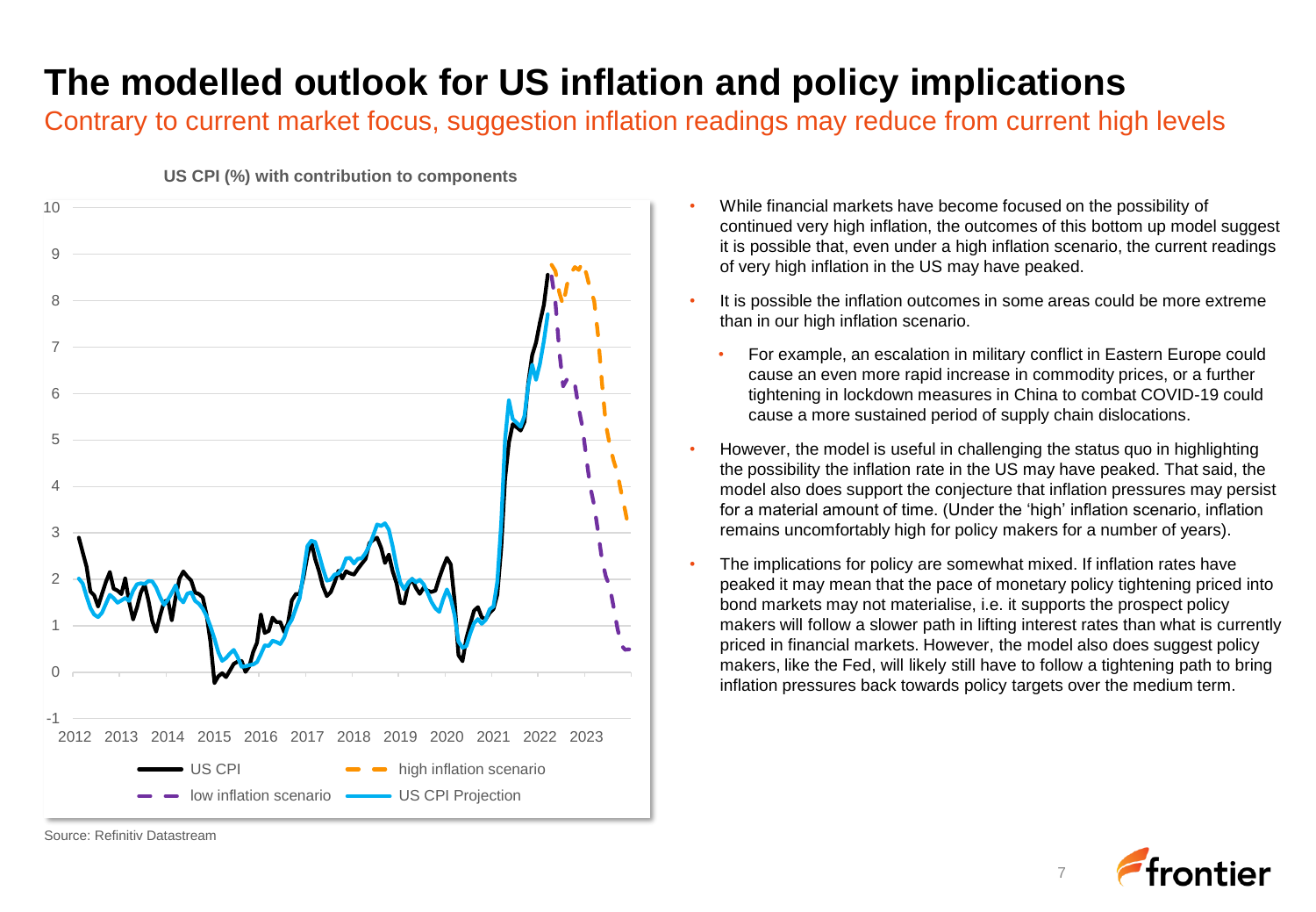### **An interactive model of US inflation**

During our analysis we have built an interactive web app for considering alternative pathways



CPI components contribution



- We have done this for both the US model (presented in this paper) and for Australia (the model that was outlined in our *Annual Secular Outlook*).
- Having a web application of the model ensures we can quickly and easily step through alternative pathways, and understand sources of inflation pressures.



Source: Refinitiv Datastream

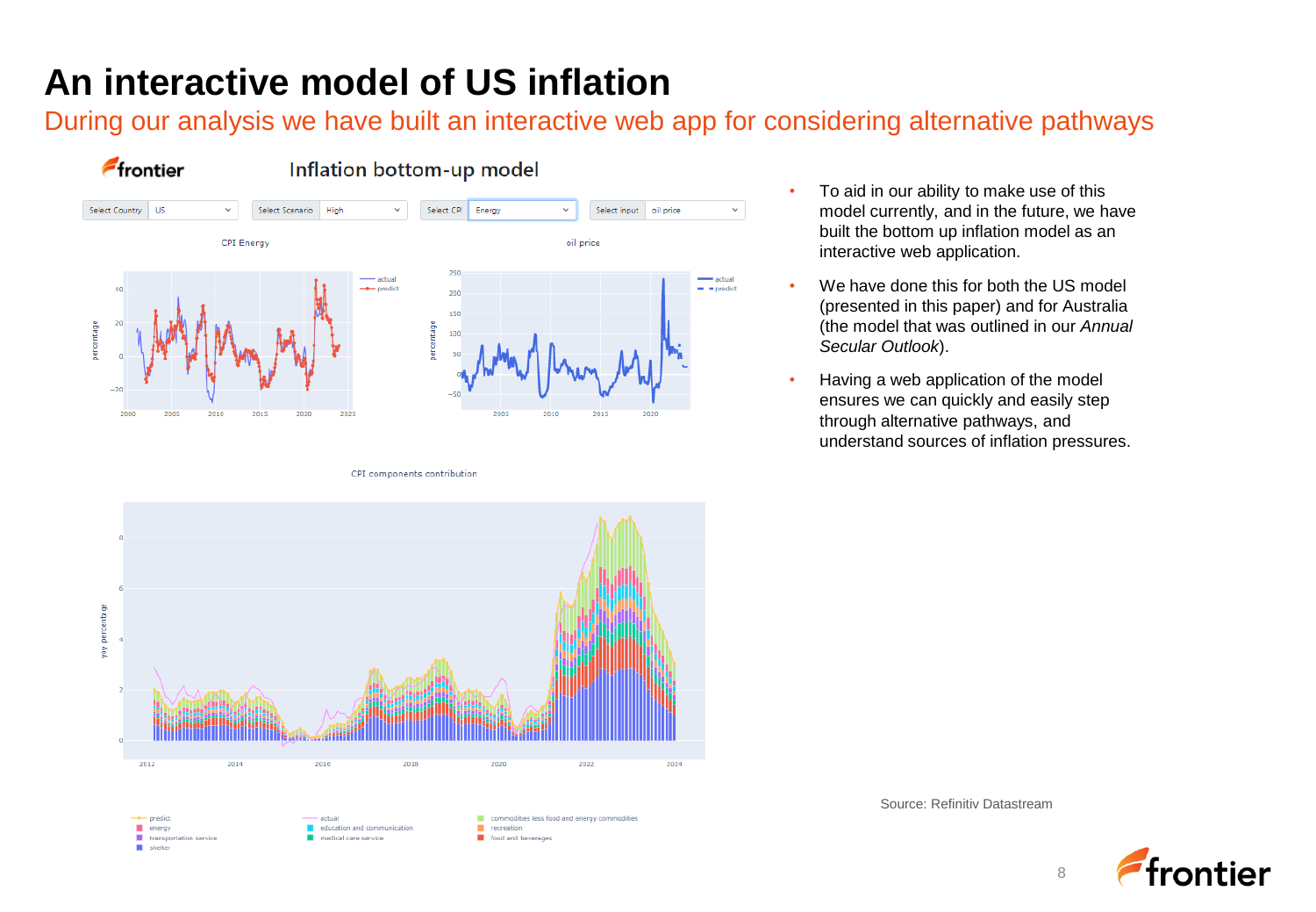

# **Conclusion**

The recent moves in equity and bond markets have been a reminder of the large impact changes in the outlook for inflation, and in turn policy, can have on investors.

This paper presents details of a new bottom up inflation model we have developed for the US, that compliments a range of other tools we employ at Frontier for monitoring and assessing the outlook for inflation.

Critically, using plausible assumptions for how energy and vehicle prices may unfold, this model highlights the possibility the very high levels of inflation readings witnessed in the US may have peaked.

Although this model suggests inflation could be close to peaking, we continue to advocate investors consider other quantitative and qualitative inputs to form a comprehensive view on inflation (see, for example, our Annual Secular Outlook).

However, this model does provide useful insights. It raises the possibility, contrary to the current market focus, that the pace of monetary policy tightening may not be as fast as currently expected.



#### **Want to learn more?**

Please reach out to Frontier if you have any questions or visit [frontieradvisors.com.au](http://www.frontieradvisors.com.au/) for more information



 $\alpha$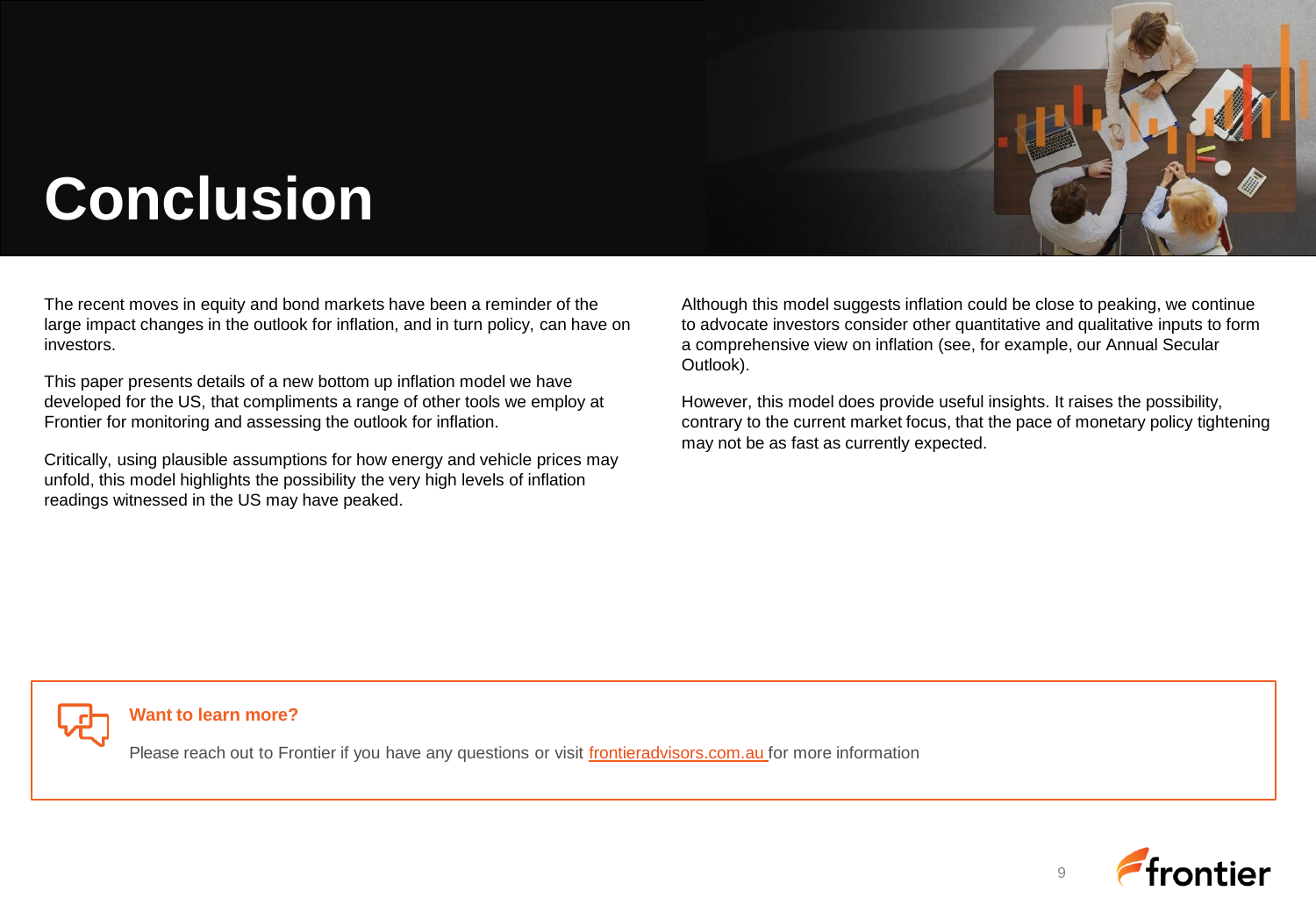### **Appendix: US CPI component weights**



**US CPI basket component weights (%)**

Source: Refinitiv Datastream

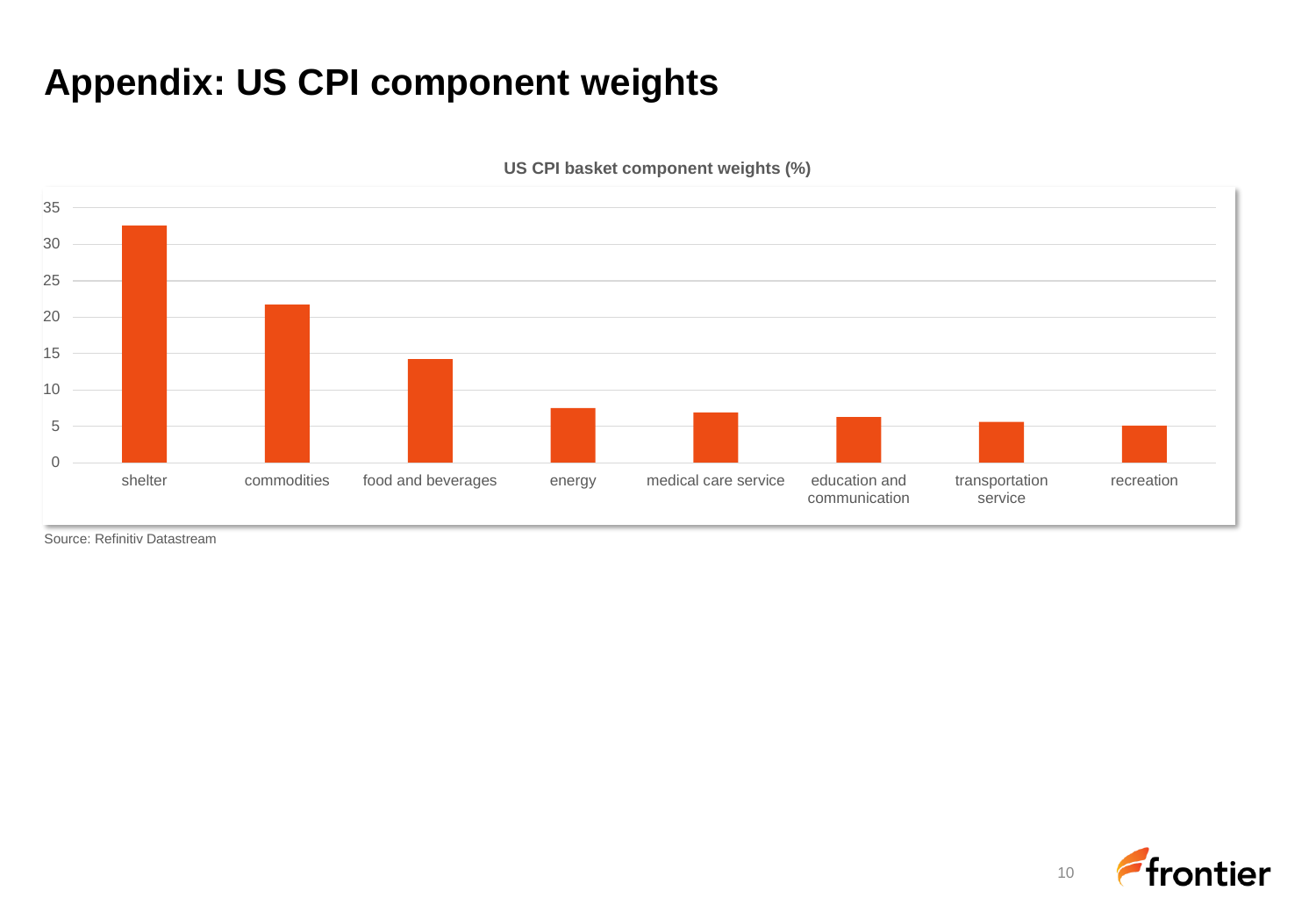### **Appendix: Frontier US inflation 'bottom up' model details**

| <b>CPI</b><br>components              | <b>Factors</b>                                                                                                                                           | Forecasting equations (2000Dec - 2022Mar)                                                                                                                                                                                                                                                                                                                                                                                                                      |
|---------------------------------------|----------------------------------------------------------------------------------------------------------------------------------------------------------|----------------------------------------------------------------------------------------------------------------------------------------------------------------------------------------------------------------------------------------------------------------------------------------------------------------------------------------------------------------------------------------------------------------------------------------------------------------|
| <b>Shelter</b>                        | <b>CPI</b> shelter<br>$\bullet$<br>Home price<br>Mortgage rates<br>Rent<br>Unemployment gap<br>Market implied inflation (10yr)                           | CPI_shelter_Gyoy <sub>t</sub> = $\alpha_0$ + $\sum_{i=1}^{12} \alpha_i \times CPU\_shelter\_Gyoy_{t-i}$ + $\sum_{i=0}^{12} \beta_i \times rent\_Gyoy_{t-i}$ +<br>$\sum_{i=0}^{12} \delta_i \times$ unemployment_gap <sub>t-i</sub> + $\sum_{i=0}^{12} \rho_i \times$ market_implied_inflation <sub>t-i</sub><br>$+\sum_{i=0}^{12} \mu_i \times morgate\_rate_{t-i} + \sum_{i=0}^{12} \psi_i \times house\_price\_Gyoy_{t-i}$                                   |
| Food and<br>beverages                 | CPI food and beverages<br>$\bullet$<br>Wheat price<br>Imported nonpetroleum commodity price<br>Live cattle price                                         | CPI_Food_and_beverages_Gyoy <sub>t</sub> = $\alpha_0$ + $\sum_{i=1}^{12} \alpha_i$ × CPI_food_and _beverages_Gyoy <sub>t-i</sub> +<br>$\sum_{i=0}^{12} \beta_i$ × wheat_Gyoy <sub>t-i</sub> + $\sum_{i=0}^{12} \delta_i$ × imported_nonpetroleum_commodity_price_Gyoy <sub>t-i</sub> +<br>$\sum_{i=0}^{12} \rho_i \times live\_cattle\_Gyoy_{t-i}$                                                                                                             |
| Medical care<br>service               | • CPI medical care service<br>Health employer wage index<br>Unemployment gap<br>Market implied inflation (10yr)<br>Imported nonpetroleum commodity price | CPI_Medical_care_service_Gyoy <sub>t</sub> = $\alpha_0$ + $\sum_{i=0}^{12} \alpha_i \times CPI$ _medical_care_service_Gyoy <sub>t-i</sub> +<br>$\sum_{i=0}^{12} \beta_i$ × health_employer_wage_index_Gyoy <sub>t-i</sub> + $\sum_{i=0}^{12} \delta_i$ × unemployment_gap <sub>t-i</sub> +<br>$\sum_{i=0}^{12} \rho_i \times market\_implied\_inflation_{t-i}$ +<br>$\sum_{i=0}^{12} \mu_i \times \text{imported\_nonpetroleum\_commonity\_price\_Gyoy_{t-i}}$ |
| Transportation<br>service             | CPI transportation service<br>$\bullet$<br>Oil price<br>Imported nonpetroleum commodity price<br>Gas price                                               | <b>CPI_Transportation_service_Gyoy</b> <sub>t</sub> = $\alpha_0$ + $\sum_{i=1}^{12} \alpha_i$ × <b>CPI_transport_service_Gyoy</b> <sub>t-i</sub> +<br>$\sum_{i\in\{0,2\}}\beta_i\times$ oil_price_Gyoy <sub>t-i</sub> + $\sum_{i=0}^{12}\delta_i\times$ imported_nonpetroleum_commodity_price_Gyoy <sub>t-i</sub> +<br>$\sum_{i \in \{0,2,6,8,9,10\}} \rho_i \times gas\_price\_Gyoy_{t-i}$                                                                    |
| <b>Education and</b><br>communication | CPI education and communication<br>Unemployment gap<br>Market implied inflation (10yr)<br>Imported nonpetroleum commodity price                          | CPI_Education_and_communication_Gyoy <sub>t</sub> = $\alpha_0$ + $\alpha_i$ ×<br>CPI_education_and_communication_Gyoy <sub>t</sub> + $\sum_{i=0}^{12} \beta_i \times$ unemployment_gap <sub>t-i</sub> +<br>$\sum_{i=0}^{12} \delta_i \times market\_implied\_inflation_{t-i}$ +<br>$\sum_{i=0}^{12} \rho_i \times \text{imported\_nonpetroleum\_commodity\_price\_Gyoy}_{t-i}$                                                                                 |

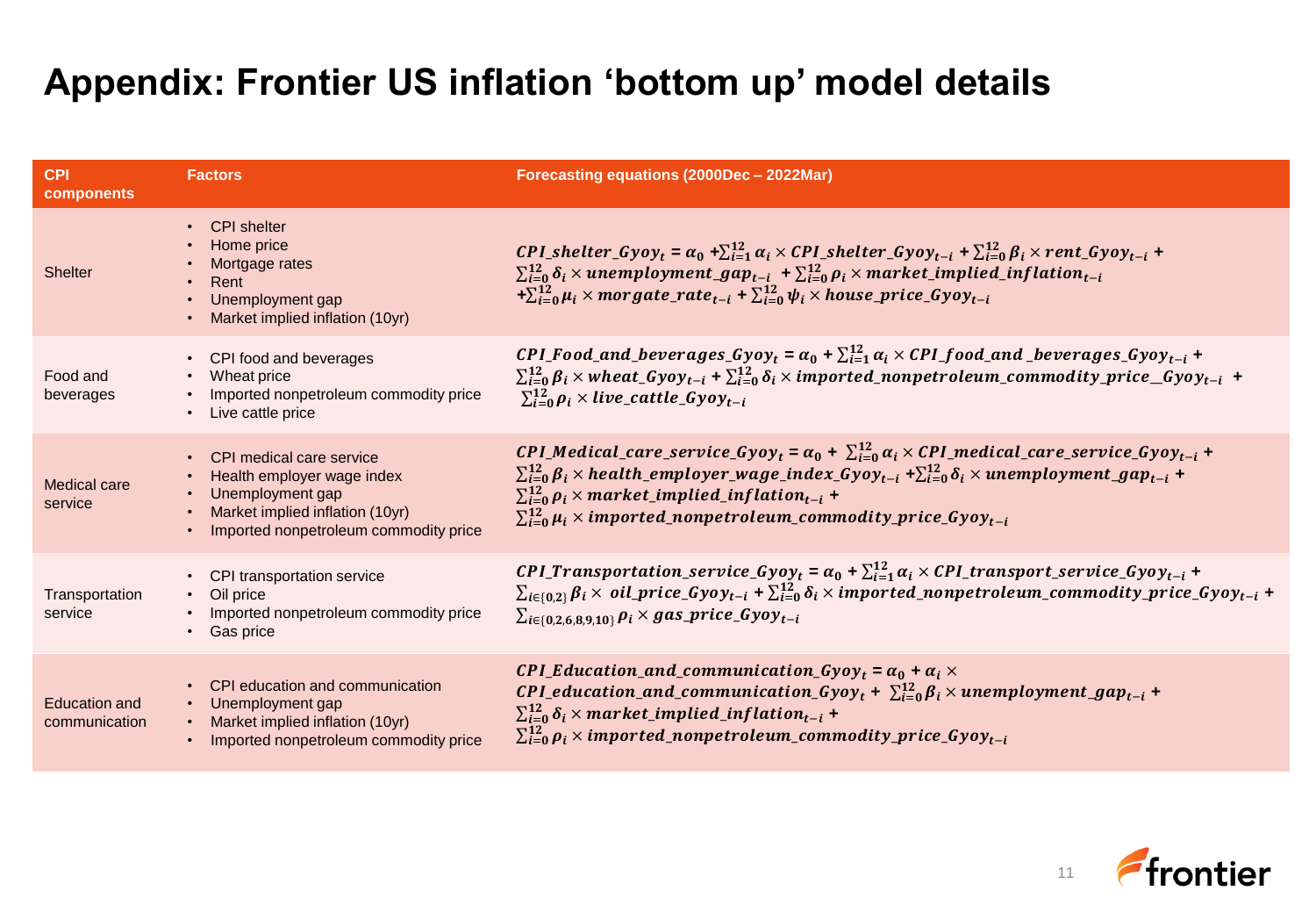### **Appendix: Frontier US inflation 'bottom up' model details**

| <b>CPI</b><br>components | <b>Factors</b>                                                      | Forecasting equations (2000Dec - 2022Mar)                                                                                                                                                                                                    |
|--------------------------|---------------------------------------------------------------------|----------------------------------------------------------------------------------------------------------------------------------------------------------------------------------------------------------------------------------------------|
| Recreation               | <b>CPI</b> recreation<br>Disposable income<br>GDP growth            | CPI_Recreation_Gyoy <sub>t</sub> = $\alpha_0$ + $\sum_{i=0}^{12} \alpha_i \times CPI$ _recreation_Gyoy <sub>t-i</sub> +<br>$\sum_{i=0}^{12} \beta_i \times disposable\_income\_Gyoy + \sum_{i=0}^{12} \delta_i \times GDP_{t-i}$             |
| Energy                   | CPI energy<br>• Oil price<br><b>Gas price</b>                       | CPI_Energy_Gyoy <sub>t</sub> = $\alpha_0$ + $\sum_{i=1}^{12} \alpha_i$ × CPI_energy_Gyoy <sub>t-i</sub> + $\sum_{i=0}^{12} \beta_i$ × oil_price_Gyoy <sub>t-i</sub> +<br>$\sum_{i \in \{0,1,2,5,7,8\}} \rho_i \times gas\_price\_Gyoy_{t-i}$ |
| Commodities              | CPI commodities less food and energy<br>commodities<br>New vehicles | CPI_Commodities_less_food_and_energy_Gyoy <sub>t</sub> = $\alpha_0$ +<br>$\sum_{i=1}^{12} \alpha_i \times {\cal CPL}$ commodities_less_food_and_energy_Gyoy <sub>t-i</sub> + $\sum_{i=0}^{12} \beta_i \times new\_behicles_Gyoy_{t-i}$       |